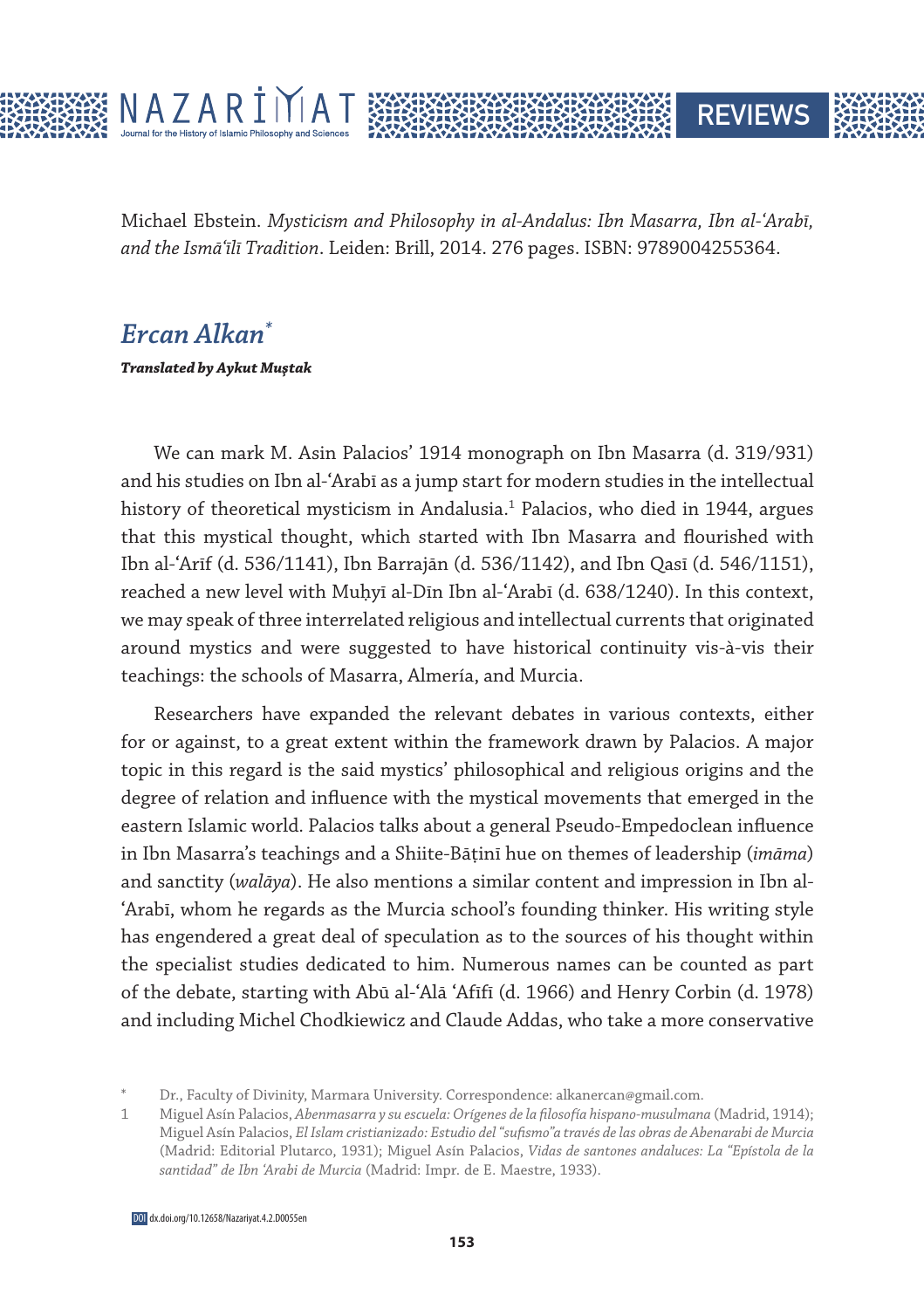stance than others. Michael Ebstein's book, the subject of this review, contributes to these briefly mentioned scholarly studies.

This work comprises five chapters, an introduction, and a conclusion. The introduction briefly overviews Andalusia's importance in Islamic history in terms of its scientific-cultural legacy and originality. In the author's opinion, its genuine character in every field likewise shows itself in mysticism. The two most important figures in this regard, whose influence is attested to at different levels in both the Sunnī and Shiite spheres, are Ibn Masarra and Ibn al-ʿArabī. However, their influence is not just confined to Muslim thought and society, for twelfth- and thirteenth-century Andalusia also witnessed the birth of Kabbalah, the Jewish mystic-esoteric tradition, and the Zohar, its fundamental text.

As Ebstein places his study in this context, he focuses on the Ismāʿīlī tradition as a probable source that facilitates the formation of a mystic milieu in Andalusia and the relation between the worldviews of Ibn Masarra and Ibn al-ʿArabī (3). At this point, the introduction briefly touches upon the Ismāʿīlīs' history in Andalusia, the transmission of the *Epistles of the Brethren of Purity* to the region, and their impact on Muslim and Jewish writers, Ibn Masarra and his successors, the debates that emerged from his school, and the nature of the relation between him and Ibn al-ʿArabī. Moreover, the method and approaches of the studies on Andalusian mystical-philosophical thought receives a general assessment.

One of the author's main theses is the lack of any serious treatment of the relation and connections between Sunnite mysticism and Ismāʿīlī thought, a reality that is also partially stressed by Ibn Khaldūn (d. 808/1406). Even though there are significant referrals to the topic in the works of Corbin, ʿAfīfī, and Kāmil Muṣṭafā al-Shaybī (d. 2006), we cannot speak of the presence of versatile approaches and studies of the said relation. Ismāʿīlī influence on Andalusian mystical-philosophical thought was demonstrated, to a certain extent, in Jewish studies. In fact, some scholarly articles on Jewish thought and Kabbalah focus on the Ismāʿīlī tradition's influences and its conceptual structure in some of the Jewish writers. But according to Ebstein, many of those who study Andalusian mysticism in general and Ibn al-ʿArabī in particular are not interested in answering "what were the historical factors behind the emergence in al-Andalus of the unique type of mysticism which is reflected in the writings of Ibn Masarra and Ibn al-ʿArabī?" (16).

This gives rise to certain methodological constraints and problems. Ebstein sums up the basic reasons for this omission in five categories, the first two of which correlate more with each other vis-à-vis the adopted methodological perspective than with the others. The first is Corbin's ahistorical approach. His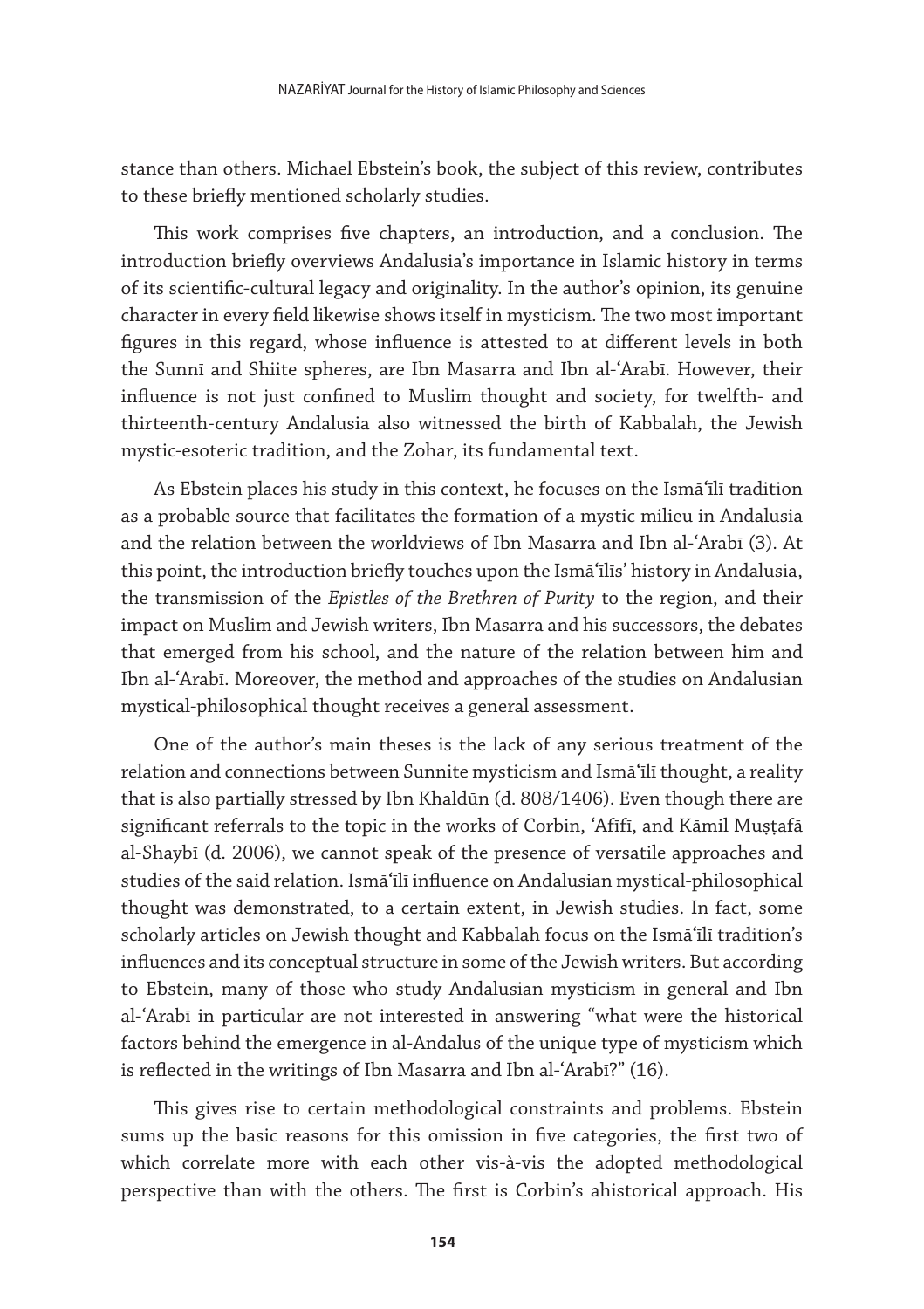awareness of the significance of historical questions on the relation between the Ismāʿīlī tradition and the writings of these two mystics notwithstanding, he purposely avoids discussing the subject in a philological and historical framework by employing a phenomenological and anti-historical methodology. In his opinion, the Ismāʿīlī tradition and Ibn al-ʿArabī's thought are intellectual phenomena that are independent from the historical and juxtaposed solely with respect to their intellectual aspects. Therefore, the researcher must seek to analyze these phenomena by analyzing their concepts directly, rather than employing such external-analytical categories like "history" and "chronology."

Thus, Corbin transforms the said phenomena from being objects of scholarly research to being elements that convey messages to the modern individual. But if that is the case, then what is the value of the aforementioned phenomena in and of themselves? In his opinion, Christian Gnostics and Protestant mystics, or thinkers from the Ismāʿīlī tradition and Sunnite theosophists who lived in different times and places, belong to the same esoteric family and are members of the ahistoric group that is responsible for safeguarding the esoteric truth.

According to Ebstein, the second perspective is traditionalism. The perspectives of the traditionalists and Corbin partially resemble each other and are prone to similar questions in scholarly studies. The former group asserts the existence of a single universal esoteric truth taken from the same primordial source and shared by all religions. Hence, its researchers also refrain from employing the historicallinguistic research method.

Ebstein then discusses three further categories: "The Problematic Relations between the Shi'a and the Sunna," "The Political Interpretation of the Shiite Phenomenon," and the "Lack of Communication between Scholars in the Fields of Jewish Mysticism and Islamic Mysticism," respectively. The introduction concludes by justifying the different vistas used by the author to define Islamic mystical traditions (i.e., Sufism, Shiite-Ismāʿīlī mysticism, philosophical mysticism, Ismāʿīlī neo-Platonism, and Sunnī Andalusī mysticism) and assess the main sources used in the study.

Ebstein reserves one chapter each for the subjects that will provide a sound reflection of the Ismāʿīlī tradition and the relation between Ibn Masarra and Ibn al-ʿArabī. The first chapter, "The Word of God and the Divine Will," is built on the concepts of word (*kalima*), the divine fiat "be!" (*kun*), command (*amr*), and will (*irāda*). Before analyzing their counterparts in the Ismāʿīlī tradition and the thought of these two mystics, Ebstein marks, as he does in all chapters, their counterparts in the religious tradition and their places in philosophical thought, primarily their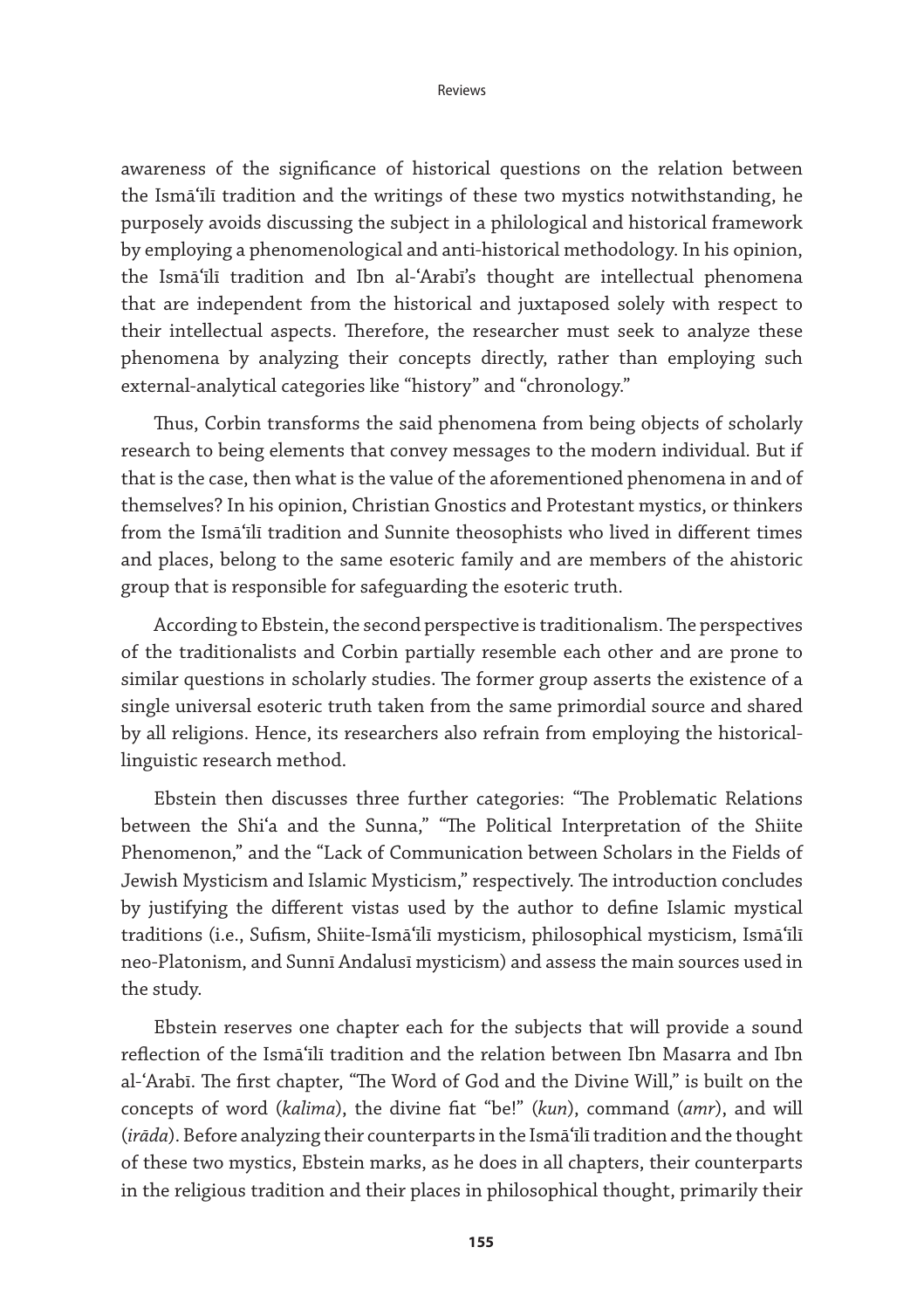Hellenistic legacy and the Qur'anic background, as well as their positions within the neo-Platonic tradition in the Arabic language. Here, the author takes care to attend to the concepts' cosmological-cosmogonic aspects in the corpus discussed by him. Nonetheless, he does not neglect the other religious connotations with respect to people and society, since those connotations are integral to the discussion. He applies the same approach in all of his study's chapters.

In the second chapter he expounds upon the subject and the science of letters, which are regarded as the building blocks of creation. The value of Ibn Masarra's *Khawāṣṣ al-ḥurūf* vis-à-vis mystical literature and his influence on Ibn al-ʿArabī are also discussed at various places. One of the basic claims that Ebstein set out to prove here is the vast differences between the science of letters articulated by Ibn Masarra and Ibn al-ʿArabī and its prevailing conception in the eastern Islamic lands (120).

The third chapter focuses on the debates revolving around *walāya* (friendship with God). The two primary topics of discussion in the literature are the nature of the relation between sainthood (*rijāl al-ghayb*) and prophethood as well as the identity of the Prophet's heirs or followers. Ebstein analyzes sainthood's hierarchical structure as found in the framework of the *ḥadīth* of the substitutes (*abdāl*) and dwells on the counterparts of *walāya* in the Ismāʿīlī tradition and Ibn al-ʿArabī's texts. According to his claim, Ibn al-ʿArabī, although influenced by al-Ḥakīm al-Tirmidhī (d. 320/932), is closer to Ismāʿīlī thought in his narrative of *walāya* than he is to mysticism. The close connection between the Ismāʿīlī concept of the speaker (*nāṭiq*) and the conception of the pole (*quṭb*) can be cited as an example. Another topic that can be associated with sanctity is the perfect man (*alinsān al-kāmil*).

In the fourth chapter, Ebstein goes over the qualities of human such as encompassing being (*jāmiʿ*), deputy, microcosm, and being created in the image of God. The fifth and final chapter elaborates upon the influence of the Ismāʿīlī corpus over Ibn Masarra and Ibn al-ʿArabī by means of the leitmotif of microcosm and macrocosm, which the author calls "parallel worlds."

Ebstein's study of source and origin, which is based on primary texts and central concepts, is far removed from the crude reductionism found in comparative studies. After meticulously identifying the points of contact and connection, he astutely refrains from making any judgment on the degree of one tradition's assimilation by the other. In short, the author is not keen to distance both mystics from the Sunnite tradition and presenting them as thinkers of the Shiite-Ismāʿīlī tradition based on the conceptual relations and similarities that he detected.